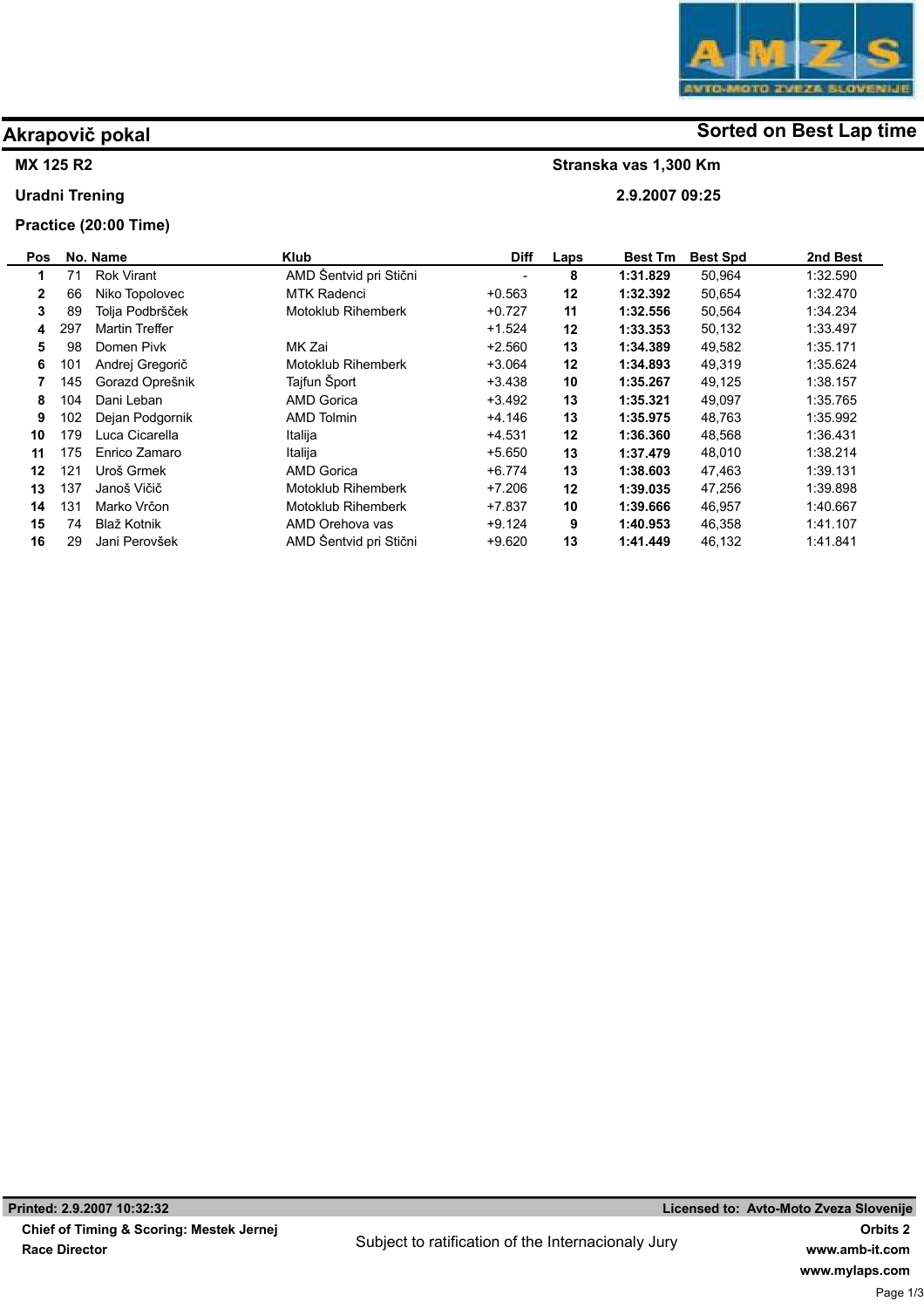# Akrapovič pokal and some of the solution of the Sorted on Best Lap time

Stranska vas 1,300 Km

2.9.2007 09:25

## MX 125 R2

Uradni Trening

### Practice (20:00 Time)

| Pos |     | No. Name          | <b>Klub</b>             | <b>Diff</b> | Laps | <b>Best Tm</b> | <b>Best Spd</b> | 2nd Best |
|-----|-----|-------------------|-------------------------|-------------|------|----------------|-----------------|----------|
| 17  | 207 | Timotej Akrapovič | MK Zai                  | $+10.144$   | 12   | 1:41.973       | 45,895          | 1:42.712 |
| 18  | 225 | Anže Slivnik      | MK Zai                  | $+10.175$   | 10   | 1:42.004       | 45,881          | 1:45.382 |
| 19  | 276 | Jože Jerman       | NIX moto klub Semič     | $+10.225$   | 11   | 1:42.054       | 45,858          | 1:42.444 |
| 20  | 299 | Jaklič Borut      | <b>CRO</b>              | $+10.387$   | 11   | 1:42.216       | 45,785          | 1:44.969 |
| 21  | 301 | Roman Golub       | <b>CRO</b>              | $+11.578$   | 11   | 1:43.407       | 45,258          | 1:45.099 |
| 22  | 227 | Urban Štupica     | SD Inotherm racing team | $+11.637$   | 10   | 1:43.466       | 45,232          | 1.44.412 |
| 23  | 156 | Grega Gradišek    | MK Zai                  | $+11.791$   | 10   | 1:43.620       | 45,165          | 1:46.065 |
| 24  | 283 | Jaša Krivec       |                         | $+11.979$   | 10   | 1:43.808       | 45,083          | 1:44.104 |
| 25  | 246 | Žan Marušič       | <b>AMD Gorica</b>       | $+13.337$   | 9    | 1:45.166       | 44,501          | 1:46.624 |
| 26  | 8   | Matija Grahek     | MK Notranjska           | $+13.416$   | 11   | 1:45.245       | 44,468          | 1:45.760 |
| 27  | 139 | Ciril Podržai     | MK Notranjska           | $+13.930$   | 7    | 1:45.759       | 44,252          | 1:47.327 |
| 28  | 555 | Uroš Kramarič     |                         | $+14.152$   | 12   | 1:45.981       | 44,159          | 1.47.092 |
| 29  | 193 | Matej Kumar       | <b>AMD Gorica</b>       | +14.376     | 10   | 1:46.205       | 44,066          | 1:47.500 |
| 30  | 195 | Nick Petrič       | <b>GAS Verteiba</b>     | $+15.513$   | 10   | 1:47.342       | 43,599          | 1:47.784 |
| 31  | 284 | Tine Štumpf       | <b>MTK Radenci</b>      | $+15.617$   | 3    | 1:47.446       | 43,557          | 3.22.059 |
| 32  | 296 | Tomaž Anderlič    | TRK Tajfun šport        | $+16.474$   | 9    | 1:48.303       | 43,212          | 1.49.261 |